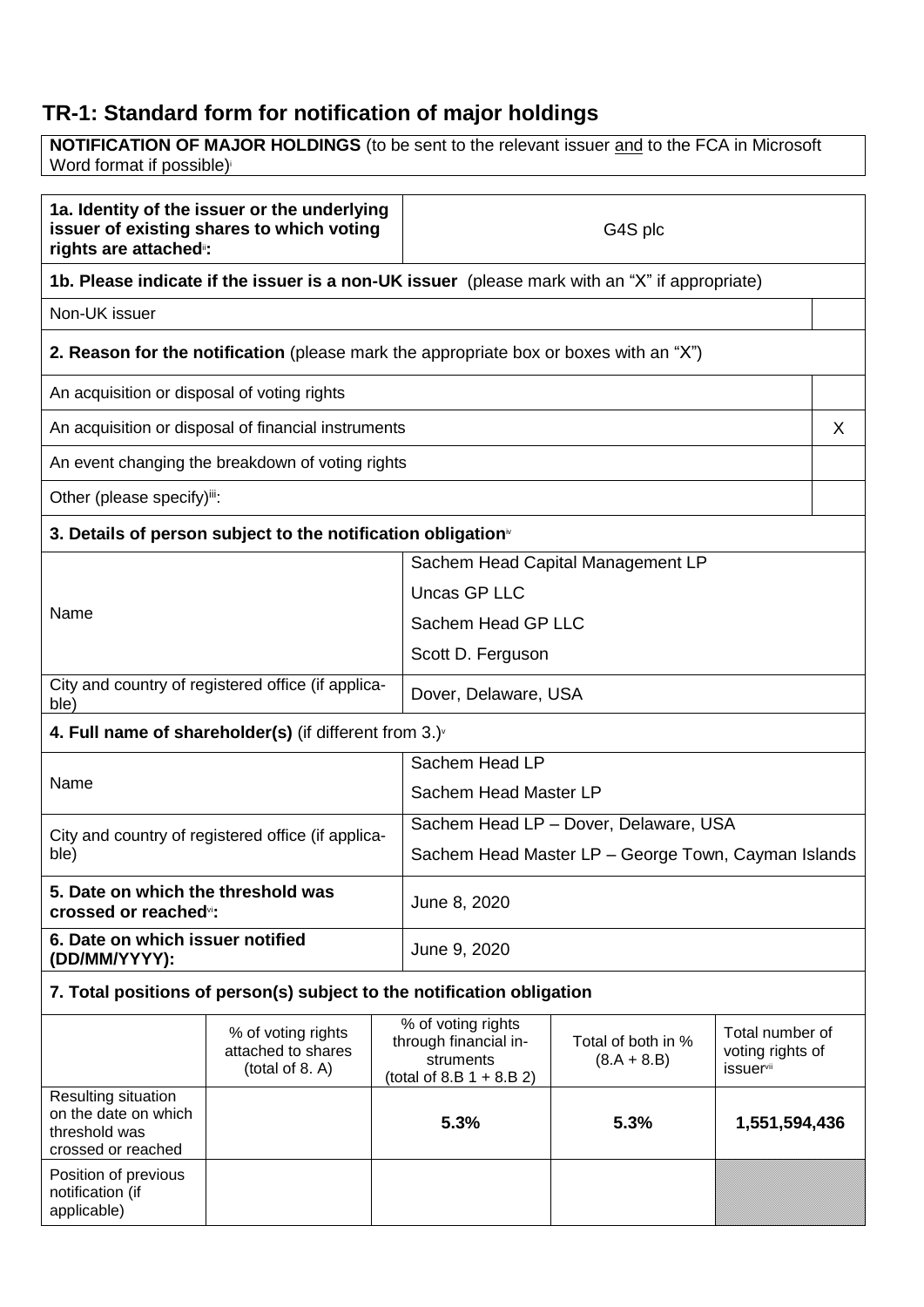## **8. Notified details of the resulting situation on the date on which the threshold was crossed or reached**viii

# **A: Voting rights attached to shares**

| Class/type of<br>shares      | Number of voting rightsix                                     |                                                                       | % of voting rights                                            |                                                                       |
|------------------------------|---------------------------------------------------------------|-----------------------------------------------------------------------|---------------------------------------------------------------|-----------------------------------------------------------------------|
| ISIN code (if possi-<br>ble) | <b>Direct</b><br>(Art 9 of Directive<br>2004/109/EC) (DTR5.1) | <b>Indirect</b><br>(Art 10 of Directive<br>2004/109/EC)<br>(DTR5.2.1) | <b>Direct</b><br>(Art 9 of Directive 2004/109/EC)<br>(DTR5.1) | <b>Indirect</b><br>(Art 10 of Directive<br>2004/109/EC)<br>(DTR5.2.1) |
|                              |                                                               |                                                                       |                                                               |                                                                       |
|                              |                                                               |                                                                       |                                                               |                                                                       |
|                              |                                                               |                                                                       |                                                               |                                                                       |
| <b>SUBTOTAL 8. A</b>         |                                                               |                                                                       |                                                               |                                                                       |

| B 1: Financial Instruments according to Art. 13(1)(a) of Directive 2004/109/EC (DTR5.3.1.1 (a)) |                               |                                          |                                                                                                        |                       |
|-------------------------------------------------------------------------------------------------|-------------------------------|------------------------------------------|--------------------------------------------------------------------------------------------------------|-----------------------|
| <b>Type of financial</b><br>instrument                                                          | <b>Expiration</b><br>$date^x$ | Exercise/<br><b>Conversion Period</b> xi | <b>Number of voting rights</b><br>that may be acquired if the<br>instrument is<br>exercised/converted. | % of voting<br>rights |
|                                                                                                 |                               |                                          |                                                                                                        |                       |
|                                                                                                 |                               |                                          |                                                                                                        |                       |
|                                                                                                 |                               |                                          |                                                                                                        |                       |
|                                                                                                 |                               | <b>SUBTOTAL 8. B 1</b>                   |                                                                                                        |                       |

| B 2: Financial Instruments with similar economic effect according to Art. 13(1)(b) of Directive<br>2004/109/EC (DTR5.3.1.1 (b)) |                               |                                             |                                                                |                                   |                       |
|---------------------------------------------------------------------------------------------------------------------------------|-------------------------------|---------------------------------------------|----------------------------------------------------------------|-----------------------------------|-----------------------|
| <b>Type of financial</b><br>instrument                                                                                          | <b>Expiration</b><br>$date^x$ | Exercise/<br><b>Conversion</b><br>Period xi | <b>Physical or</b><br>cash<br><b>settlement</b> <sup>xii</sup> | <b>Number of voting</b><br>rights | % of voting<br>rights |
| Contract for<br>difference over<br>ordinary shares<br>(GB00B01FLG62)                                                            | Feb 10, 2023                  | At any time                                 | Cash                                                           | 82,000,000                        | 5.3%                  |
|                                                                                                                                 |                               |                                             |                                                                |                                   |                       |
|                                                                                                                                 |                               |                                             |                                                                |                                   |                       |
|                                                                                                                                 |                               |                                             | <b>SUBTOTAL</b><br>8.B.2                                       | 82,000,000                        | 5.3%                  |